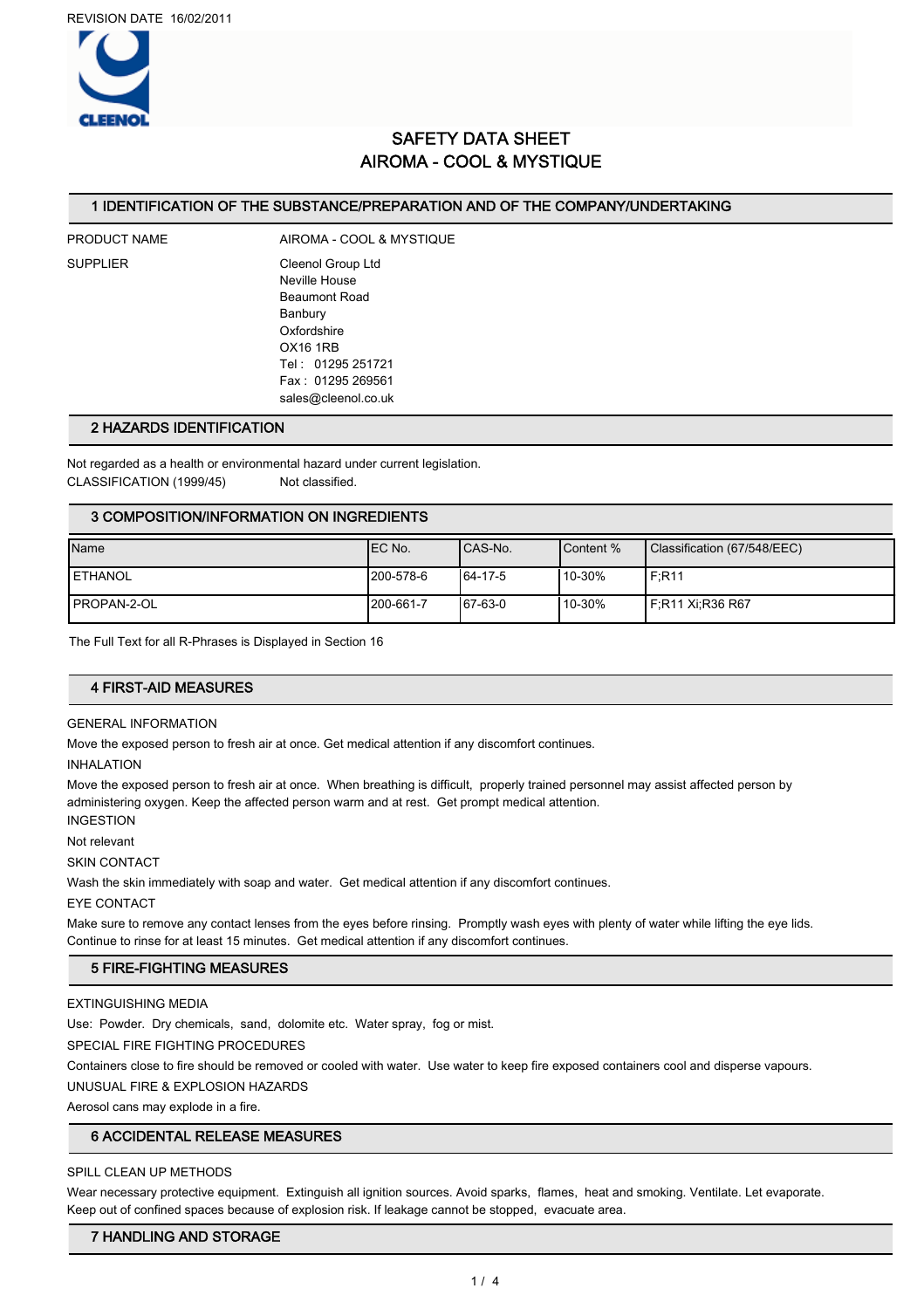# AIROMA - COOL & MYSTIQUE

#### USAGE PRECAUTIONS

Keep away from heat, sparks and open flame. Avoid spilling, skin and eye contact. Ventilate well, avoid breathing vapours. Use approved respirator if air contamination is above accepted level.

STORAGE PRECAUTIONS

Aerosol cans: Must not be exposed to direct sunlight or temperatures above 50°C.

### 8 EXPOSURE CONTROLS/PERSONAL PROTECTION

| Name                | <b>STD</b> | TWA - 8 Hrs |            | STEL - 15 Min |            | <b>Notes</b> |
|---------------------|------------|-------------|------------|---------------|------------|--------------|
| <b>IETHANOL</b>     | <b>WEL</b> | 1000 ppm    | 1920 mg/m3 |               |            |              |
| <b>IPROPAN-2-OL</b> | <b>WEL</b> | 400 ppm     | 999 mg/m3  | 500 ppm       | 1250 mg/m3 |              |

WEL = Workplace Exposure Limit.

INGREDIENT COMMENTS

WEL = Workplace Exposure Limits

PROTECTIVE EQUIPMENT



#### ENGINEERING MEASURES

Provide adequate general and local exhaust ventilation.

RESPIRATORY EQUIPMENT

No specific recommendation made, but respiratory protection must be used if the general level exceeds the recommended occupational exposure limit.

HAND PROTECTION

Use protective gloves.

EYE PROTECTION

Use eye protection.

OTHER PROTECTION

Wear appropriate clothing to prevent any possibility of liquid contact and repeated or prolonged vapour contact.

HYGIENE MEASURES

DO NOT SMOKE IN WORK AREA! Wash at the end of each work shift and before eating, smoking and using the toilet. Promptly remove any clothing that becomes contaminated. When using do not eat, drink or smoke.

## 9 PHYSICAL AND CHEMICAL PROPERTIES

APPEARANCE Aerosol.

# ODOUR Characteristic

10 STABILITY AND REACTIVITY

**STABILITY** 

Stable under normal temperature conditions.

CONDITIONS TO AVOID

Avoid heat, flames and other sources of ignition. Avoid contact with: Strong oxidising agents. Strong alkalis. Strong mineral acids.

HAZARDOUS DECOMPOSITION PRODUCTS

Fire creates: Vapours/gases/fumes of: Carbon monoxide (CO). Carbon dioxide (CO2).

## 11 TOXICOLOGICAL INFORMATION

#### INHALATION

May cause irritation to the respiratory system. Vapours may cause headache, fatigue, dizziness and nausea. Prolonged inhalation of high concentrations may damage respiratory system.

SKIN CONTACT

Product has a defatting effect on skin. May cause skin irritation/eczema.

EYE CONTACT

Irritating to eyes.

OTHER HEALTH EFFECTS

Carcinogen Category 3.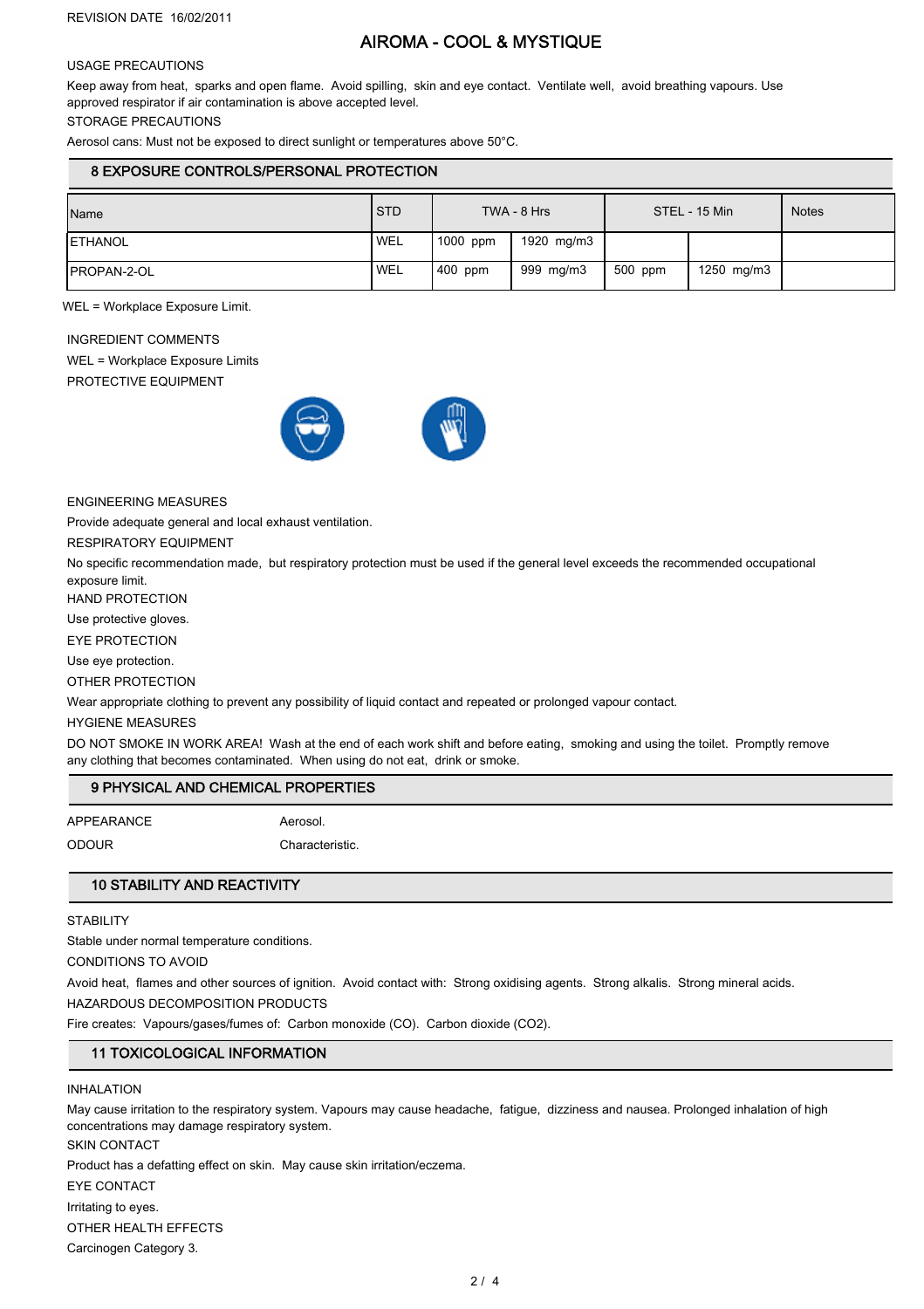# AIROMA - COOL & MYSTIQUE

ROUTE OF ENTRY

Inhalation.

## 12 ECOLOGICAL INFORMATION

**ECOTOXICITY** 

Not regarded as dangerous for the environment.

## 13 DISPOSAL CONSIDERATIONS

## DISPOSAL METHODS

Empty containers must not be burned because of explosion hazard. Dispose of waste and residues in accordance with local authority requirements.

## 14 TRANSPORT INFORMATION



| PROPER SHIPPING NAME | <b>AEROSOLS</b>             |
|----------------------|-----------------------------|
| UN NO. ROAD          | 1950                        |
| ADR CLASS NO.        | 2.1                         |
| <b>ADR CLASS</b>     | Class 2.1: Flammable gases. |
| ADR PACK GROUP       | $5^{\circ}$ F               |
| ADR LABEL NO.        | 3                           |
| <b>HAZCHEM CODE</b>  | N/A                         |
| UN NO. SEA           | 1950                        |
| <b>IMDG CLASS</b>    | 2.1                         |
| IMDG PACK GR.        | N/A                         |
| <b>EMS</b>           | $2 - 13$                    |
| UN NO. AIR           | 1950                        |
| <b>AIR CLASS</b>     | 2.1                         |
| AIR SUB CLASS        | N/A                         |
| AIR PACK GR.         | N/A                         |

## 15 REGULATORY INFORMATION

| <b>RISK PHRASES</b> |                 |                                                               |
|---------------------|-----------------|---------------------------------------------------------------|
|                     | <b>NC</b>       | Not classified.                                               |
| SAFETY PHRASES      |                 |                                                               |
|                     | P <sub>13</sub> | Safety data sheet available for professional user on request. |
|                     |                 |                                                               |

APPROVED CODE OF PRACTICE

Classification and Labelling of Substances and Preparations Dangerous for Supply.

GUIDANCE NOTES

Workplace Exposure Limits EH40. Introduction to Local Exhaust Ventilation HS(G)37. CHIP for everyone HSG(108).

## 16 OTHER INFORMATION

| <b>REVISION DATE</b>           | 16/02/2011                                  |  |
|--------------------------------|---------------------------------------------|--|
| REV. NO./REPL. SDS GENERATED 1 |                                             |  |
| SDS NO.                        | J23                                         |  |
| <b>RISK PHRASES IN FULL</b>    |                                             |  |
| R <sub>11</sub>                | Highly flammable                            |  |
| <b>R36</b>                     | Irritating to eyes.                         |  |
| <b>R67</b>                     | Vapours may cause drowsiness and dizziness. |  |